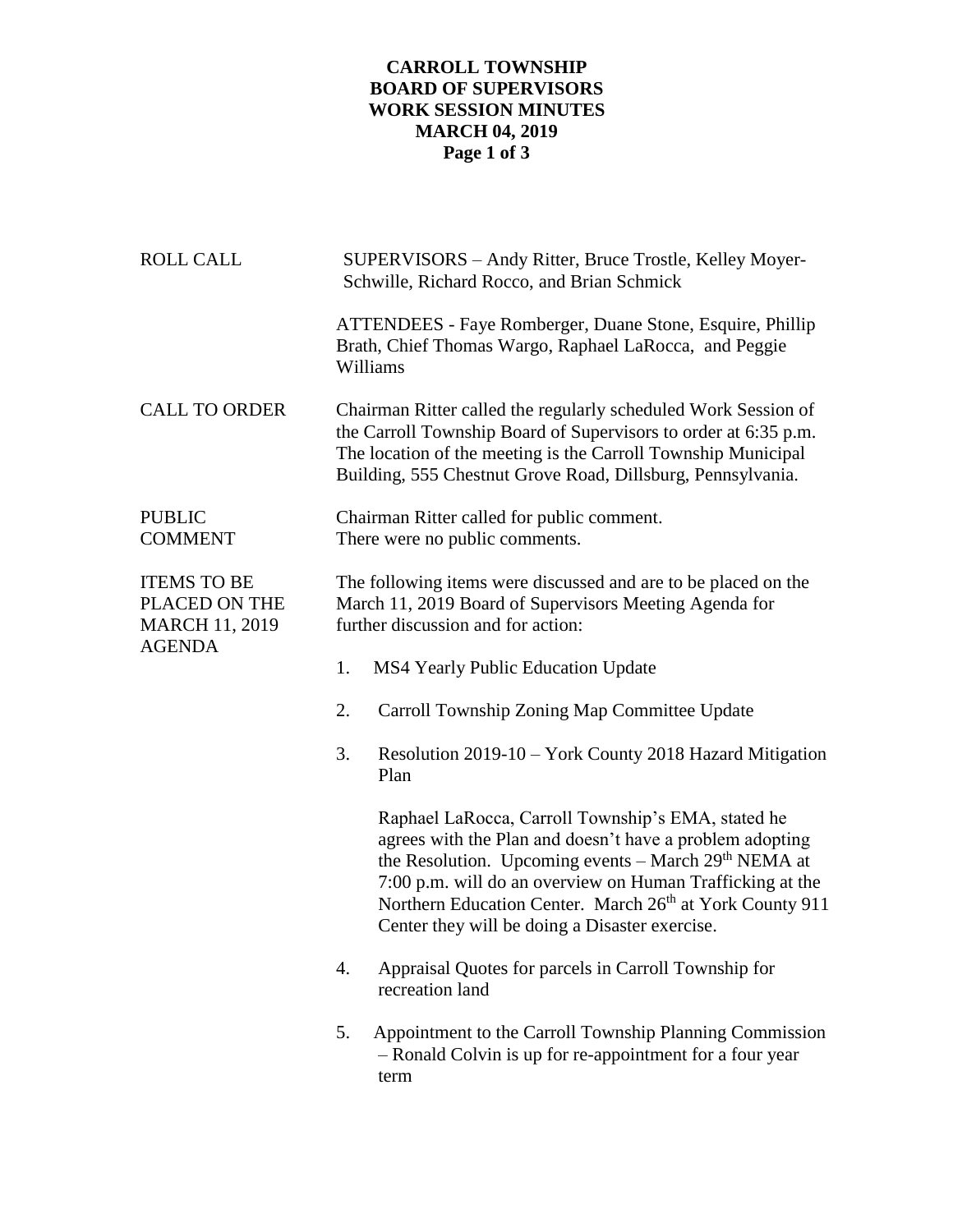## **CARROLL TOWNSHIP BOARD OF SUPERVISORS WORK SESSION MINUTES MARCH 04, 2019 Page 2 of 3**

| <b>ITEMS TO BE</b><br>PLACED ON THE<br><b>MARCH 11, 2019</b><br><b>AGENDA</b><br><b>CONTINUES</b>    | 6. | Look at the Office Closed dates from May 2019 to the<br>end of the year:                                                                                                                                                                                                                                                                                                    |
|------------------------------------------------------------------------------------------------------|----|-----------------------------------------------------------------------------------------------------------------------------------------------------------------------------------------------------------------------------------------------------------------------------------------------------------------------------------------------------------------------------|
|                                                                                                      |    | Set the Municipal Office Closed dates for 2019                                                                                                                                                                                                                                                                                                                              |
|                                                                                                      |    | The Township Municipal Office will be closed on the<br>following days in 2019: Primary Election - May 21,<br>Memorial Day - May 27, Independence Day - July 4, Labor<br>Day - September 02, General Election - November 05,<br>Veteran's Day - November 11, Thanksgiving Day -<br>November 28, Friday after Thanksgiving - November 29,<br>and Christmas Day - December 25, |
|                                                                                                      |    | Chairman Ritter recommended two personal days instead of<br>the Election Days.                                                                                                                                                                                                                                                                                              |
|                                                                                                      |    | Supervisor Moyer-Schwille recommended Christmas Eve<br>and New Year's Eve instead of the Election Days.                                                                                                                                                                                                                                                                     |
|                                                                                                      | 7. | Move money at Member's 1 <sup>st</sup> Federal Credit Union located<br>in Checking, Saving and Money Markets into CD                                                                                                                                                                                                                                                        |
|                                                                                                      | 8. | February 04, 2019 Board of Supervisors Work Session<br><b>Minutes</b>                                                                                                                                                                                                                                                                                                       |
|                                                                                                      | 9. | February 18, 2019 Board of Supervisors Meeting Minutes                                                                                                                                                                                                                                                                                                                      |
| <b>ITEMS TO BE</b><br>PLACED ON THE<br><b>APRIL 01, 2019</b><br><b>WORK SESSION</b><br><b>AGENDA</b> | 1. | Chestnut Hollow detention pond repair – Bid update                                                                                                                                                                                                                                                                                                                          |
|                                                                                                      | 2. | Update on the Key Fob System for Municipal Building                                                                                                                                                                                                                                                                                                                         |
|                                                                                                      |    | Supervisor Schmick stated that he has contacted another<br>company to get pricing.                                                                                                                                                                                                                                                                                          |
|                                                                                                      |    | Supervisor Rocco questioned the Key Fob System. He also<br>asked about getting a license plate reader for the Police<br>Department.                                                                                                                                                                                                                                         |